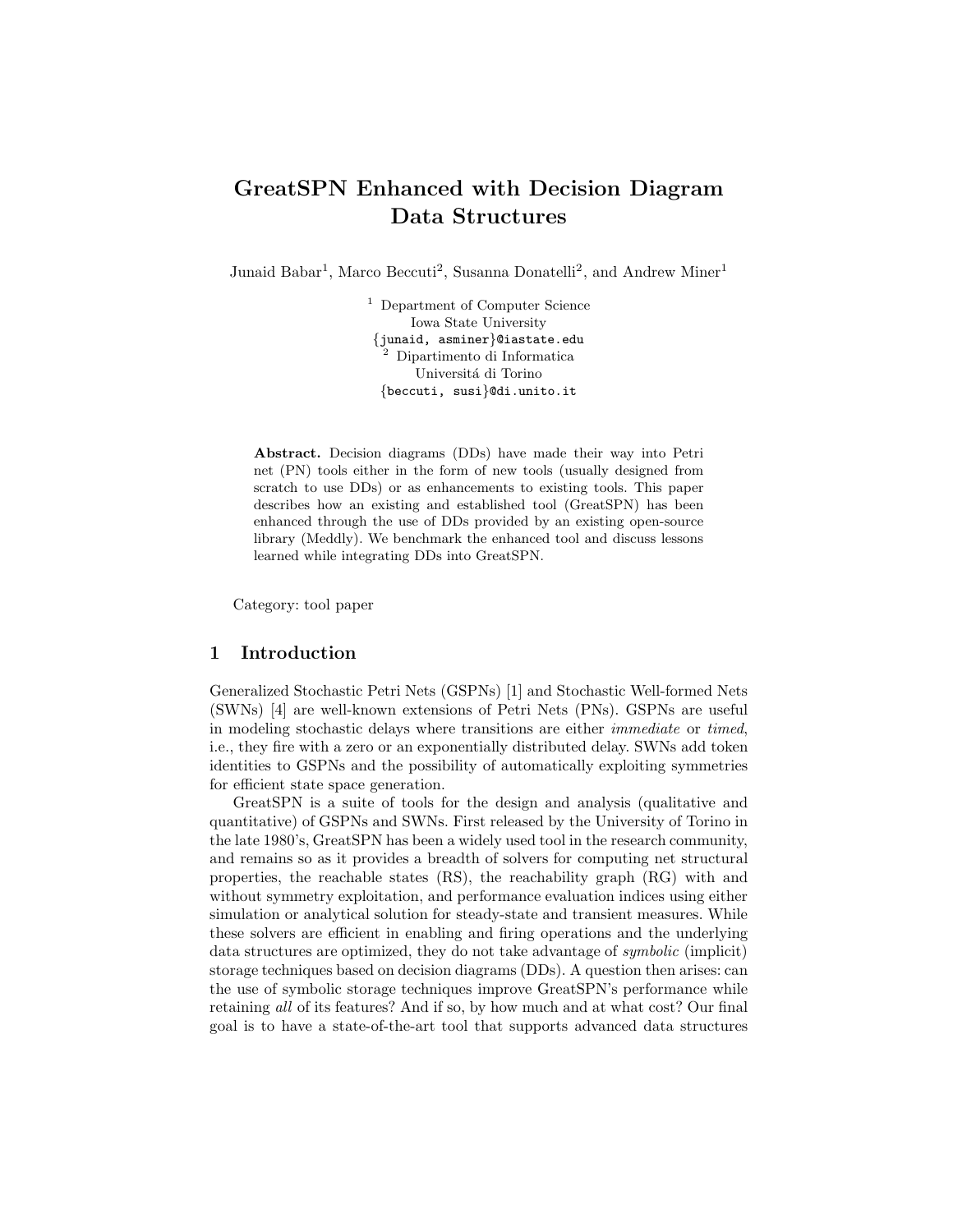for solving GSPN and SWN while saving memory and preserving or improving time. To limit costs and to ensure adequate implementation quality, we decided to use an existing DD library that automatically handles the complex aspects of using DDs such as caching and garbage collection. We selected Meddly [13], a new DD library, which provides a simple interface (in addition to an expert-level interface for low-level access). Our choice was motivated mainly by the variety of types of DDs that Meddly supports, and by certain features of the library (such as the ability to expand the set of possible values for a variable).

The contribution of this work is along two lines: to improve GreatSPN and to show that, with limited effort and care, an existing, structurally complex tool, can be enhanced with DDs through the use of a library. Being the first use of Meddly inside an existing tool, this work can also be seen as a template for integrating Meddly into existing tools.

There are a number of PN tools that use DDs as preferential data structures. To limit the scope of the related work we shall only consider PN tools and in particular (G)SPN tools since their solutions pose some additional challenges to DDs (as discussed later). The interested reader may refer to [14] for an overview of the different variations of DDs employed by different tools.

SMART [18] was the first SPN tool to use DDs for RS generation and, later, for CTMC storage. It uses an efficient technique (saturation [5]) for state-space generation, and can store CTMCs in a variety of compact representations (including matrix diagrams and Kronecker algebra [14]). SMART has a number of additional features, like a rich language for model definition (that extends beyond classical PNs), a simulator, and a model checker for non-stochastic temporal logics; however, it lacks a GUI for net definition.

IDD-CSL [10, 17] is a tool targeted towards SPNs for system biology. It supports a rich language for transition rate definition but does not seem to allow immediate transitions or inhibitor arcs. It supports model checking of the stochastic logic CSL, and the computation of steady-state or transient performance indices. It belongs to a suite of tools that provide a GUI for defining a PN, and a tool for model checking non-stochastic logic and for computing a variety of structural properties of PNs. IDD-CSL uses IDDs (interval DDs) augmented with state indices (Labeled IDD) needed for computing performance indices. [17] discusses the necessary changes made to IDD for CTMC solution.

The data structures and associated algorithms of tools like SMART and IDD-CSL are very efficient in time and space; however, the DDs are embedded in the tools, and are not available to the community through a public library. Also, considering that these tools were designed with DDs in mind, they are usually, and unsurprisingly, faster than the enhanced GreatSPN.

A relevant example of a tool that has been enhanced through the use of DDs is Moebius [15], a tool for a superclass of GSPNs called Stochastic Activity Networks. Moebius allows for easy integration of different solution methods (and formalisms). A DD-based state space and CTMC generator and solver have been added, but according to the manual, the DD solution saves space but has a very high time penalty.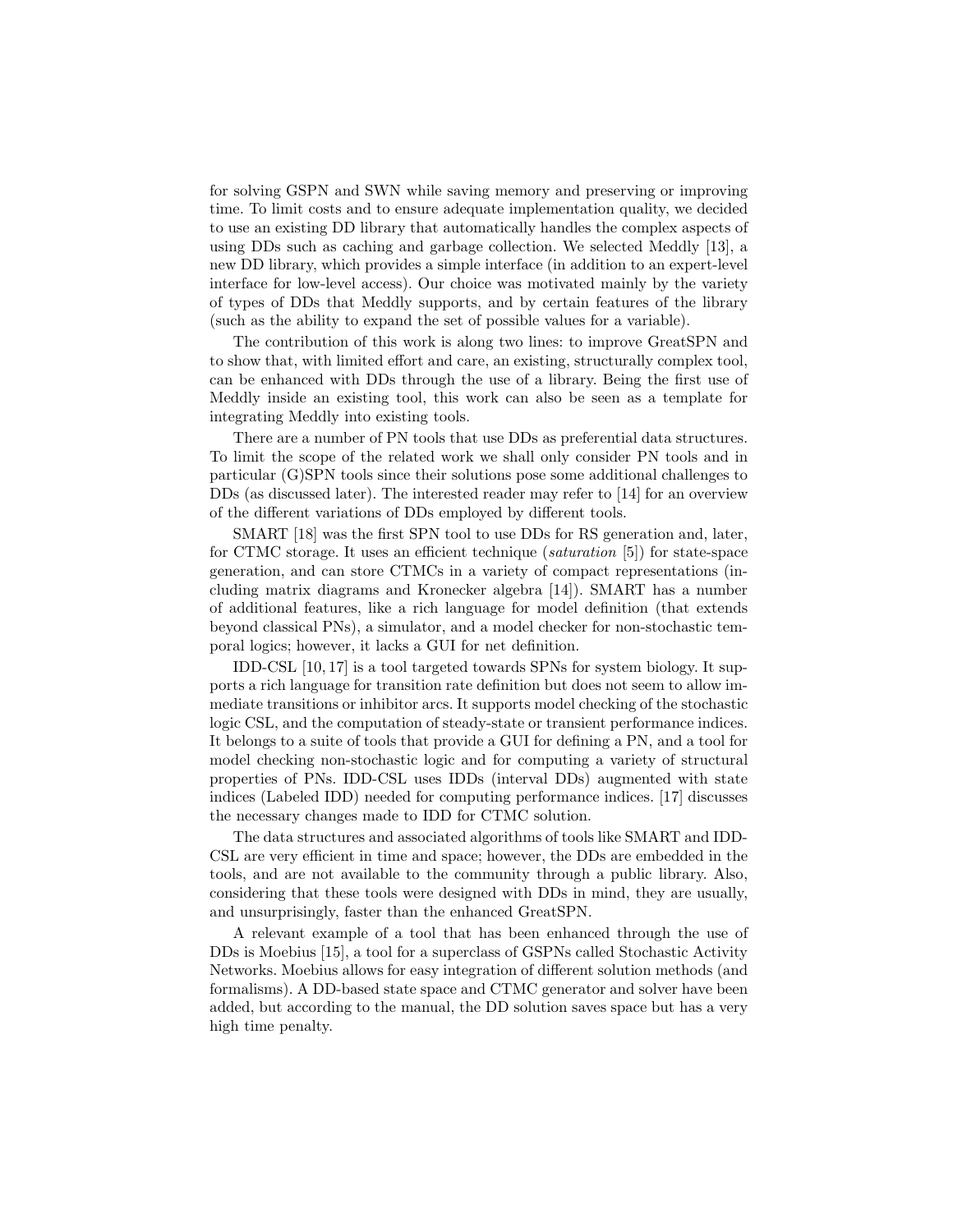LibDDD[7] is a publicly available SDD [9] library that we considered as an alternative to Meddly. SDD is thought to be an effective data structure for SWNs, and is well suited for cases in which there is insufficient knowledge of the variables (number and domain) that define the state space to be generated. We chose to use Meddly instead since SDDs are more powerful than necessary for GSPNs and as stated by libDDD's authors, this power comes at a price. Also, libDDD only provides a low-level interface while Meddly provides (in addition to a low-level interface) a simple non-expert interface (which is all we needed).

The rest of the paper is organized as follows: Sec. 2 recalls the analysis engines of GreatSPN. Sec. 3 gives a brief overview of DDs and Meddly. Sec. 4 describes how GreatSPN has been modified to use DDs using Meddly and discusses the memory and time performance. Finally, Sec. 5 concludes the work, summarizes the lessons learned, and describes our future plans.

# 2 Overview of GreatSPN

GreatSPN is a suite of tools for the design and analysis of GSPNs and SWNs. Its analysis modules support the qualitative and quantitative analysis of GSPNs and SWNs through operations like computation of structural properties, state space generation and analysis, and analytical computation of performance indices. The first modules we chose to optimize were the state space enumeration algorithms, since they are common to both state space analysis and computation of performance indices. GreatSPN uses different solvers for GSPN and SWN. We decided to start our enhancement work from the GSPN solvers for two main reasons: first, although they are theoretically simpler than the ones for SWN, they are a difficult test for the integration of Meddly into GreatSPN as the data structures are optimized and not always trivial to manipulate and understand; second, this code is more likely to suffer from software obsolescence, so that a rewriting is definitely beneficial.

GreatSPN follows a classical fixed-point algorithm for reachability graph (RG) generation, shown in Fig. 1, where  $S$  is the set of visited markings (the reachability set RS at the end), while  $\mathcal U$  is the set of unexplored markings. For each marking m' added to U, the list of enabled transitions  $\mathcal{T}_{m'}$  is stored along with m'. The list  $\mathcal{T}_m$  is utilized while constructing  $\mathcal{T}_{m'}$ , an important optimization for nets with a large number of transitions. Note that line 12 can be removed if only the reachability set, and not the reachability graph, is desired. The algorithm used by GreatSPN is actually more involved: if the Petri net contains immediate transitions, the vanishing markings are eliminated during generation, producing the set of tangible reachable markings; these details are omitted to simplify the presentation. GreatSPN keeps on a separate file a list of all tangible markings reachable from a given vanishing marking, so it is unnecessary to recompute them when re-entering a vanishing marking.

Major data structures for the algorithm include S and  $\mathcal{U}$ , while crucial operations include addition to  $S$ , addition and removal of markings for  $U$ , the test to decide if a marking already belongs to  $S$ , and the computation of enabled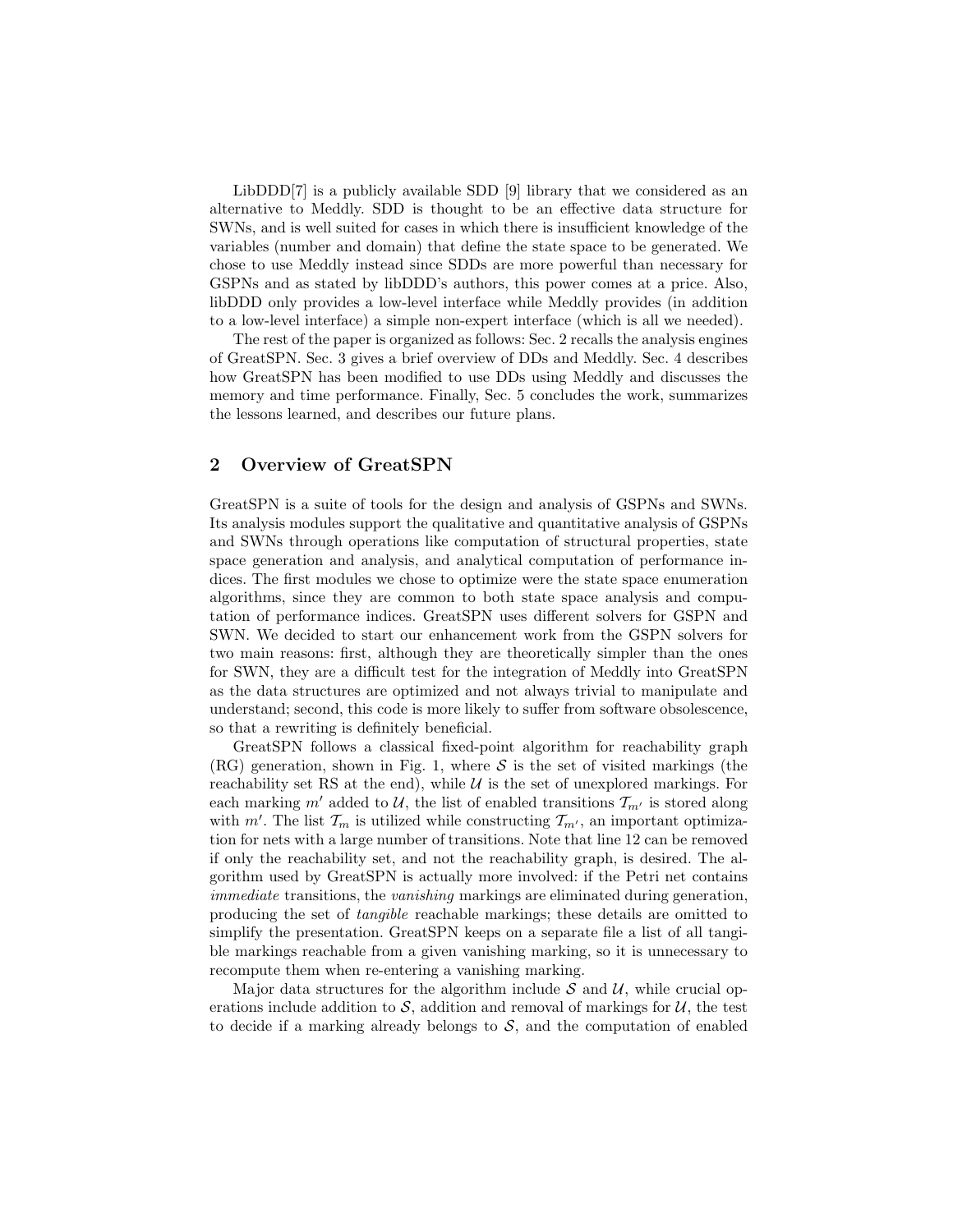GenerateRG(marking  $m_0$ , Petri net  $PN$ )

1:  $S \leftarrow \{m_0\}$ ; •  $m_0$  is the initial marking

2:  $\mathcal{U} \leftarrow \{m_0\};$ 3: while  $\mathcal{U} \neq \emptyset$  do 4: Remove some  $m$  from  $\mathcal{U}$ ; 5: Determine set  $\mathcal{T}_m$  of enabled transitions in marking m; 6: for all  $t \in \mathcal{T}_m$  do 7: Determine marking  $m'$  reached from  $m$  when  $t$  fires; 8: if  $m' \notin \mathcal{S}$  then 9:  $S \leftarrow S \cup \{m'\};$ 10:  $\mathcal{U} \leftarrow \mathcal{U} \cup \{m'\};$ 11: end if 12: Add edge  $(m, m', t)$  to  $RG$ ; 13: end for 14: end while 15: return  $S$ ,  $RG$ ;

Fig. 1. Traditional enumeration algorithm to build the reachability graph

transitions. GreatSPN uses a balanced binary tree (BBT) for  $S$ , and to further reduce memory,  $S$  only contains indices to position in a file (called .mark) that stores markings. To save disk space and I/O time, the markings are stored in a compact way, using an encoding algorithm that exploits P-invariants. Each entry in the BBT also contains the list of the transitions enabled in that marking. The unexplored markings in  $U$  are stored as a list built on the nodes of the BBT, so that for each marking in  $U$  the list of enabled transitions is readily available. Thus, lines 4 and 5 in Fig. 1 can be executed very quickly, but line 10 requires determining the enabled transitions in marking  $m'$ , as explained above.

GreatSPN builds the tangible reachability graph (TRG), i.e., the graph after elimination of vanishing markings. During generation, the TRG edges (cf. line 12 in Fig. 1) are written to a file (called .wnrg), together with the associated rate (computed from the timed transition rate, possibly multiplied by the weight of the immediate path followed). The TRG file (.wnrg) and the compacted marking file (.mark) are the only information (together with the net and performance indices definitions) needed by the numerical solution engines.

To simplify these and other engines, each reachable marking is assigned a unique integer index in the set  $\{0, 1, \ldots, |\mathcal{S}| - 1\}$ . GreatSPN uses "discovery order" (the order in which markings are inserted into  $\mathcal{S}$ ) to index the markings. Indices are required for CTMC construction and solution, and a mapping between each marking and its index is required in many contexts of the solution process, a typical example being the need to compute performance indices from the steady state solution vector of the CTMC. GreatSPN never stores explicitly the mapping between a marking and its index: the  $i<sup>th</sup>$  marking is in the  $i<sup>th</sup>$  position inside the .mark file, and the edges from the  $i<sup>th</sup>$  marking are listed in the  $i<sup>th</sup>$ record of the .wnrg file. Note that indices are not required for (non-stochastic) model checkers: as we shall see, keeping indices may have a significant price.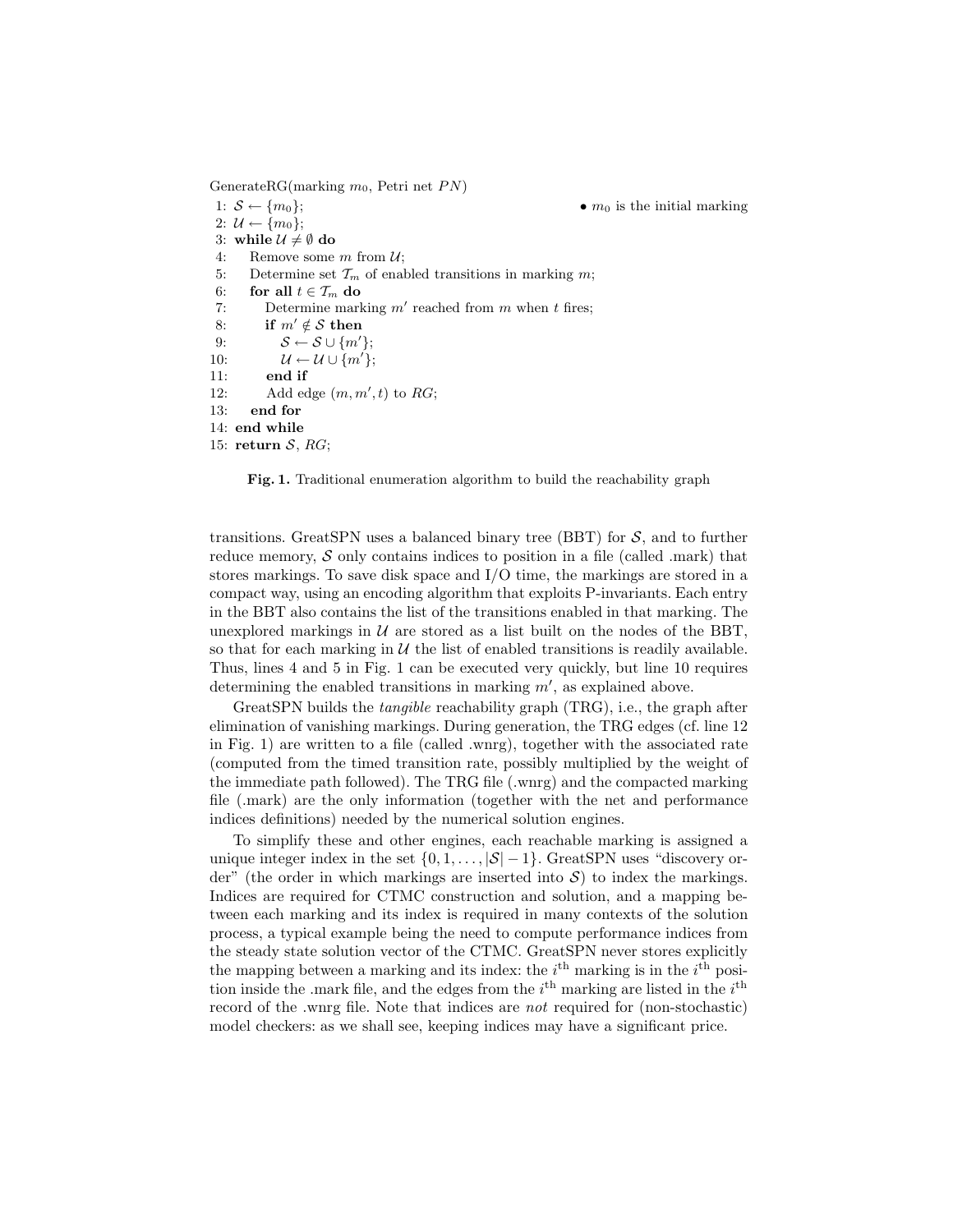# 3 Overview of Meddly

Decision diagrams are directed acyclic graphs used to represent functions on a finite number K of variables, where each variable  $x_k$  can assume a finite number  $n_k$  of values. Nodes are either *terminal* nodes, which have no outgoing edges, or are non-terminal nodes, which are labeled with a variable. Different variable types and ranges, and different rules for managing the graphs lead to various forms of DDs. For instance, binary decision diagrams [3] represent boolean functions on boolean variables, of the form  $f: \{0,1\}^K \to \{0,1\}.$ 

Meddly, short for Multi-way and Edge-valued Decision Diagram Library, is an open-source software library [13] that supports several types of DDs (varieties relevant to this work are discussed below). All forms of DDs in Meddly eliminate duplicate nodes (two nodes that represent the same function) and require *order*ing of nodes (there is a total ordering  $\succ$  on the function variables). Furthermore, the set of possible values for variable  $x_k$  is assumed to be  $\mathcal{D}_k = \{0, 1, \ldots, n_k-1\}.$ In Meddly, an ordered collection of variables with specified sizes is called a  $do$ *main*, which we write as  $\mathcal{D} = \mathcal{D}_K \times \cdots \times \mathcal{D}_1$ .

A named collection of nodes of a particular variety of DD, and associated with a common domain, is called a forest. Within a given forest, Meddly automatically eliminates duplicate nodes using a unique table [2], imposes other forest-specific reduction rules, and handles memory management of the nodes (storing them compactly, garbage collection, etc.). The following types of forests are relevant to this work and are supported in Meddly.

**MDD:** multi-way DD [11], for functions of the form  $f : \mathcal{D} \to \{0, 1\}$ .

- **MTMDD:** multi-terminal MDD for functions of the form  $f : \mathcal{D} \to \mathcal{R}$  with either  $\mathcal{R} \subset \mathbb{N}$  or  $\mathcal{R} \subset \mathbb{R}$ . The function "return values" are stored in the forest within the terminal nodes [8].
- EV+MDD: edge-valued MDD for functions of the form  $f: \mathcal{D} \to \mathbb{N} \cup {\infty}$ . The function "return values" are stored in the forest along the edges and are summed together along paths in the graph [12].

Other forms are already supported or are planned for future releases.

An important feature of any DD software is the ability to create new functions through various operations. In Meddly, several operators are supported whose arguments are functions with a common domain. Additionally, Meddly provides operators to create, evaluate, and destroy functions in a forest. The operations relevant to this work are described below, using simplified versions of the functions (rather than the exact function prototypes) to clarify the presentation.

– createEdge() builds a function by explicitly stating a return value for a set of variable assignments. Multiple variable assignments and return values may be specified. Any unspecified assignments are assumed to return a default value (normally 0 but dependent on the forest type). Thus, within a forest F, a call to F.createEdge( $(a_K, \ldots, a_1)$ , a,  $(b_K, \ldots, b_1)$ , b) produces a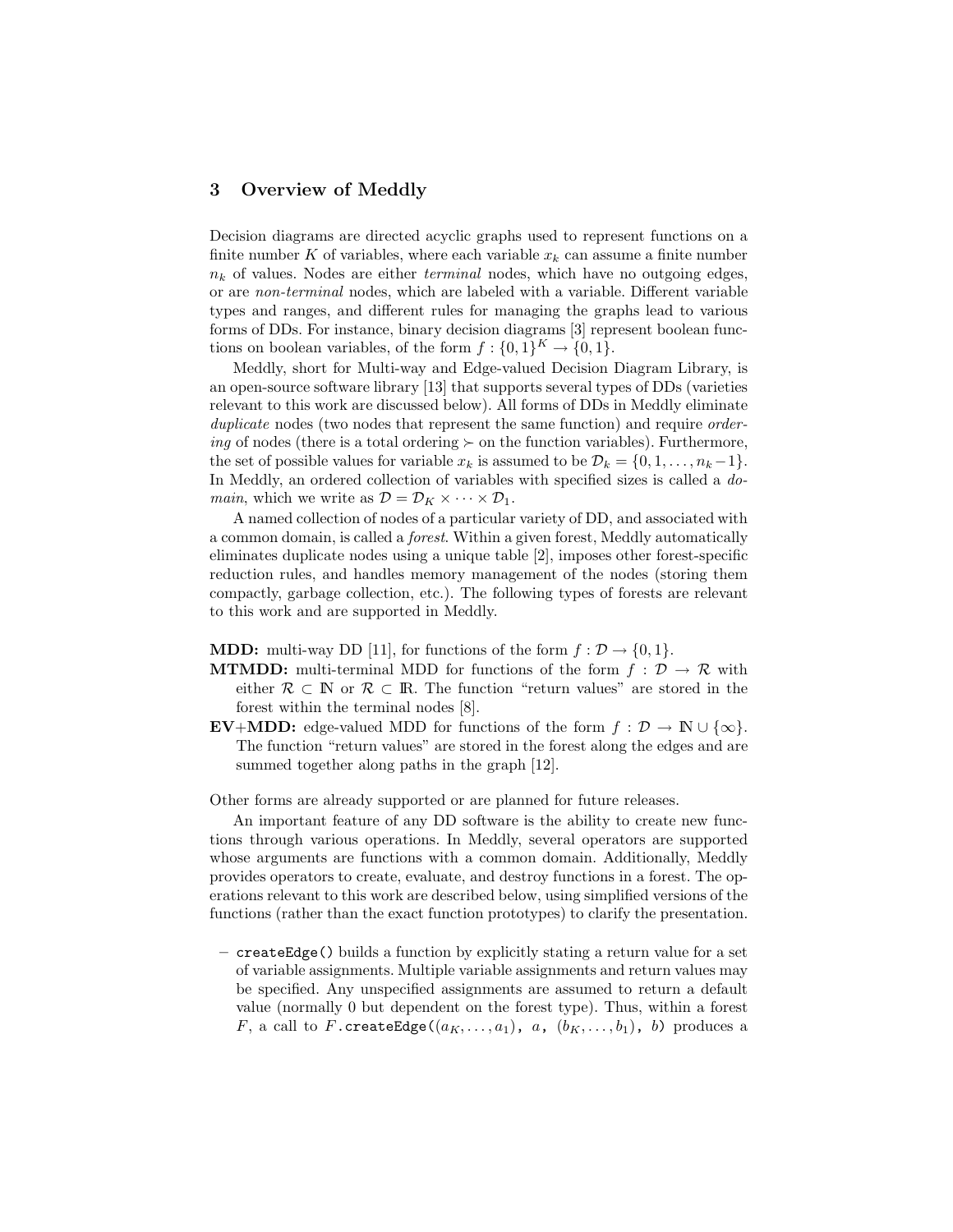representation of function

$$
f(x_K, ..., x_1) = \begin{cases} a & \text{if } x_K = a_K \wedge \cdots \wedge x_1 = a_1 \\ b & \text{if } x_K = b_K \wedge \cdots \wedge x_1 = b_1 \\ 0 & \text{otherwise} \end{cases}
$$

within forest F.

 $-$  apply() builds a function by applying some operator on a set of operands. In particular, for an element-wise binary operator ⊕, the function

$$
f(x_K,\ldots,x_1)=g(x_K,\ldots,x_1)\oplus h(x_K,\ldots,x_1)
$$

can be obtained by calling  $\text{apply}(g, \oplus, h, f)$ . This assumes that functions  $f, g$ , and h have the same domain (they can be in different forests) and that the operator  $\oplus$  is defined for the range of g and h. Similarly, for an element-wise unary operator ⊖, the function

$$
f(x_K,\ldots,x_1)=\ominus g(x_K,\ldots,x_1)
$$

can be obtained by calling  $\text{apply}(\ominus, g, f)$ . Meddly also provides symbolic state space generation algorithms (including a traditional iteration [16] and saturation [5]) by calling apply with an appropriate operator.

– evaluate() determines, for the representation of function  $f$ , the value of  $f$ for a given set of variable assignments. Specifically, evaluate  $(f, (v_K, \ldots, v_1))$ gives the value of  $f(v_K, \ldots, v_1)$ .

Meddly automatically uses and maintains a computed table to reduce (often significantly) the computational cost of the apply() operations [2]. Meddly also allows for variables sizes to be increased as needed; this allows the user to start building a DD without knowing the final variables sizes. Finally, Meddly provides an expert-level interface so that users can define their own operations or access advanced features of the library.

## 4 Enhancing GreatSPN

We have experimented with a few different methods, described below, that we have developed (in an incremental manner) to evaluate the effectiveness of the DDs at various stages. For each method, the goal is to replace the existing representation of  $S$ , namely the BBT and/or the .mark file, with DDs.

#### 4.1 Changing only the RS

As a first step, we utilize the existing explicit state space generation algorithm in GreatSPN, rather than discarding it in favor of an entirely "symbolic" algorithm (such as  $[5, 16]$ ). We assign an ordering to the set of places  $P$  (based on the order in which places are defined in the input file), and build the function

$$
f(x_{|\mathcal{P}|},\ldots,x_1)=1 \quad \text{iff} \quad \exists m\in\mathcal{S} : m(p_{|\mathcal{P}|})=x_{|\mathcal{P}|} \wedge \cdots \wedge m(p_1)=x_1
$$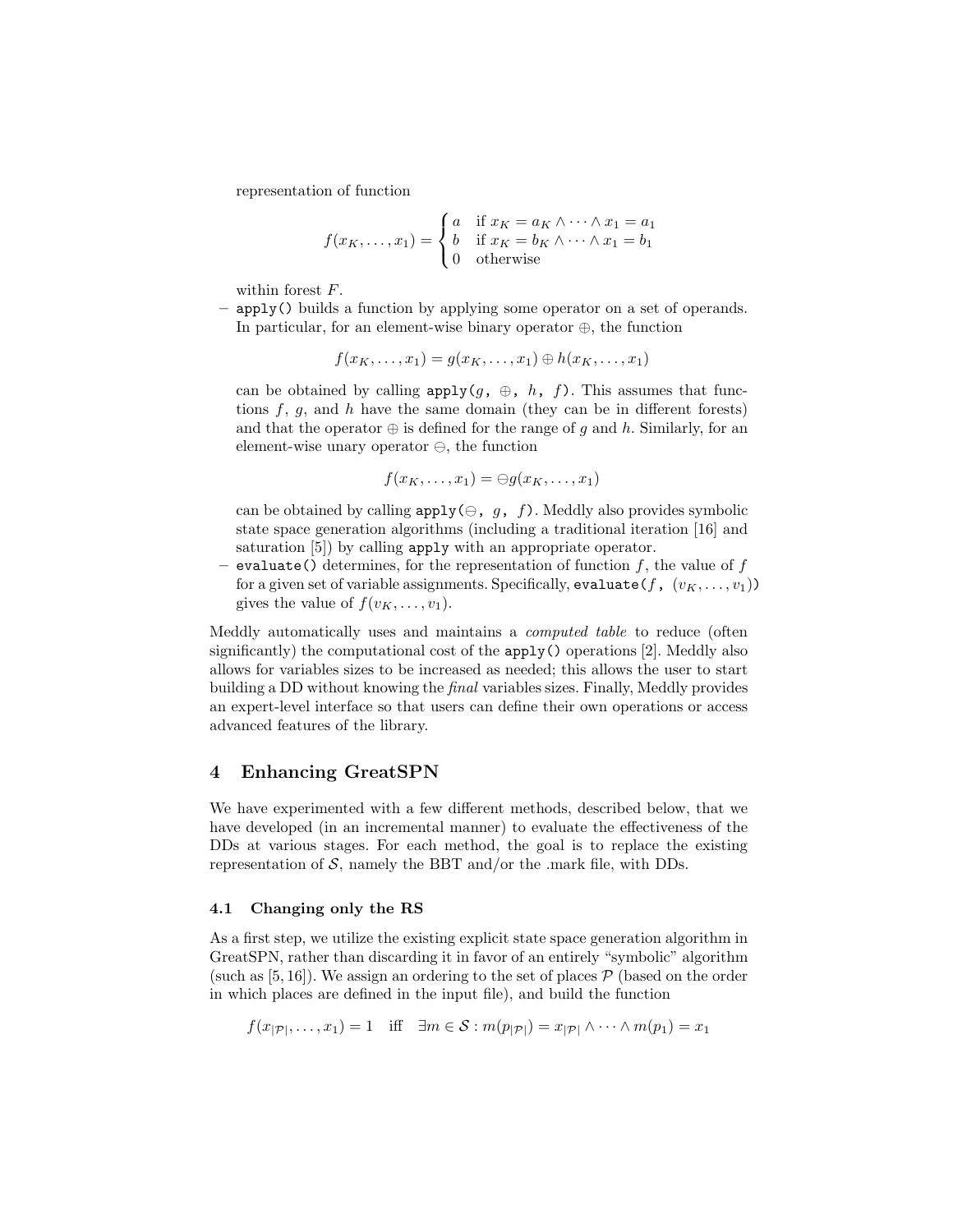|                                                  |                          | Original   |                    |                |      |      | MDD for $S$ MDD $\&\mathcal{N}$ |                 | <b>MTMDD</b>            |     | $EV+MDD$  |                |
|--------------------------------------------------|--------------------------|------------|--------------------|----------------|------|------|---------------------------------|-----------------|-------------------------|-----|-----------|----------------|
| N                                                | $ \mathcal{S} $          | <b>BBT</b> | File               | Т.             | Mem. | Т.   | Mem.                            | Т.              | Mem.                    | Т.  | Mem.      | T.             |
| Dining philosophers Petri net (PHIL)             |                          |            |                    |                |      |      |                                 |                 |                         |     |           |                |
|                                                  | $2.4 \times 10^4$        | 1,175      | 1,027              | 8s             | 51   | 8s   |                                 | 36 0.13s        | 3.449                   | 9s  | 74        | 18s            |
| 8                                                | $1.0 \times 10^5$        | 4,977      | 4,976              | 45s            | 75   | 50s  |                                 | 49 0.15s        | 14,607                  | 38s | 111       | 87s            |
| 9                                                | $4.3 \times 10^5$        | 21,082     | 23,717 345s        |                | 103  | 411s |                                 | 64 0.18s        | 61,872 210s             |     | 160       | 421s           |
| 10                                               | $1.8 \times 10^{6}$      |            | 89,304 104,654 31m |                | 139  | 28m  |                                 | 80 0.24s        | 262,092 18m             |     | 222       | 34m            |
| 11                                               | $7.8 \times 10^{6}$      |            |                    |                | 185  | 82m  |                                 |                 | 99 0.35 s 1,084,212 78m |     |           | 299 156m       |
| 12                                               | $3.3 \times 10^7$        |            |                    |                | 235  | 7h   |                                 | $120\,0.43s$    |                         |     | 392       | 8 <sub>h</sub> |
|                                                  | $30\,6.4 \times 10^{18}$ |            |                    |                |      |      | 829                             | 10 <sub>s</sub> |                         |     |           |                |
|                                                  | $40\,1.1\times10^{25}$   |            |                    |                |      |      | 1,576                           | 32s             |                         |     |           |                |
|                                                  | $50\,2.2\times10^{31}$   |            |                    |                |      |      | 2,364                           | 1 <sub>m</sub>  |                         |     |           |                |
| Flexible manufacturing system Petri net<br>(FMS) |                          |            |                    |                |      |      |                                 |                 |                         |     |           |                |
|                                                  | $1.3 \times 10^5$        | 6,627      | 3.037              | 11s            | 76   | 14s  | 363                             | 6s              | 14,740                  | 11s | 2,397     | 22s            |
| $\overline{5}$                                   | $6.5 \times 10^5$        | 31,466     | 14,421 134s        |                | 135  | 63s  | 775                             | 27s             | 66,758                  | 81s | 9,744     | 212s           |
| 6                                                | $2.5 \times 10^{6}$      | 120,940    | 55,430             | 7 <sub>m</sub> | 218  | 3m   | 1,470                           | 1 <sub>m</sub>  | 246,234                 |     | 5m 33,068 | 42m            |
| 7                                                | $8.2 \times 10^{6}$      |            |                    |                | 353  | 12m  | 2,536                           | 5m              | 625,221 19m 97,389      |     |           | 6h             |
| 8                                                | $2.3 \times 10^7$        |            |                    |                | 515  | 32m  | 4,070                           | 13m             |                         |     |           |                |
| 9                                                | $6.1 \times 10^7$        |            |                    |                |      |      | 6,179                           | 31 <sub>m</sub> |                         |     |           |                |
| 10                                               | $1.4 \times 10^{8}$      |            |                    |                |      |      | 8,997                           | 1 <sub>h</sub>  |                         |     |           |                |
| 11                                               | $3.3 \times 10^8$        |            |                    |                |      |      | 12,688                          | 2 <sub>h</sub>  |                         |     |           |                |

Table 1. Time and memory (Kb) required for generation

as an MDD. The MDD representation for  $S$  is built exactly as described in the algorithm of Fig. 1: if evaluate(f, m') is equal to 0, then  $m' \notin \mathcal{S}$ ; the operation  $S \leftarrow S \cup \{m'\}$  can be performed by building a function g with a call to createEdge( $m'$ , 1), where g represents the set  $\{m'\}$ , and then calling  $apply(f, +, g, f)$  to union the sets.

To simplify changes in the implementation, we have kept the list structure for  $U$ , which is now a list of pointers to the position in the .mark file. No indices are stored for the markings and therefore it is not possible to generate the reachability graph and the CTMC. However, this method can be used for reachability analysis, and more importantly, it allows us to check the efficiency of the MDD representation with minimal changes to the implementation.

Results on two benchmark Petri nets are reported in Table 1. In the N dining philosophers (taken from [16]), the numbers of places, transitions, and MDD variables increase linearly with  $N$ , while in the flexible manufacturing system  $[6]$ , the model parameter N specifies the number of parts (initial tokens in certain places), and the number of possible values for the MDD variables increases linearly with N. Experiments were run on an 2.4 GHz AMD Athlon 64-bit processor with 4 GB memory capacity. In the table the "Original" columns refer to the original GreatSPN implementation, and show the memory required in Kilobytes for BBT and for the .mark file, while "MDD for  $S$ " refers to this first enhancement (use of an MDD for  $S$  and a list for  $U$ ). For the methods based on DDs, the reported memory is the "peak" memory use; the "final" memory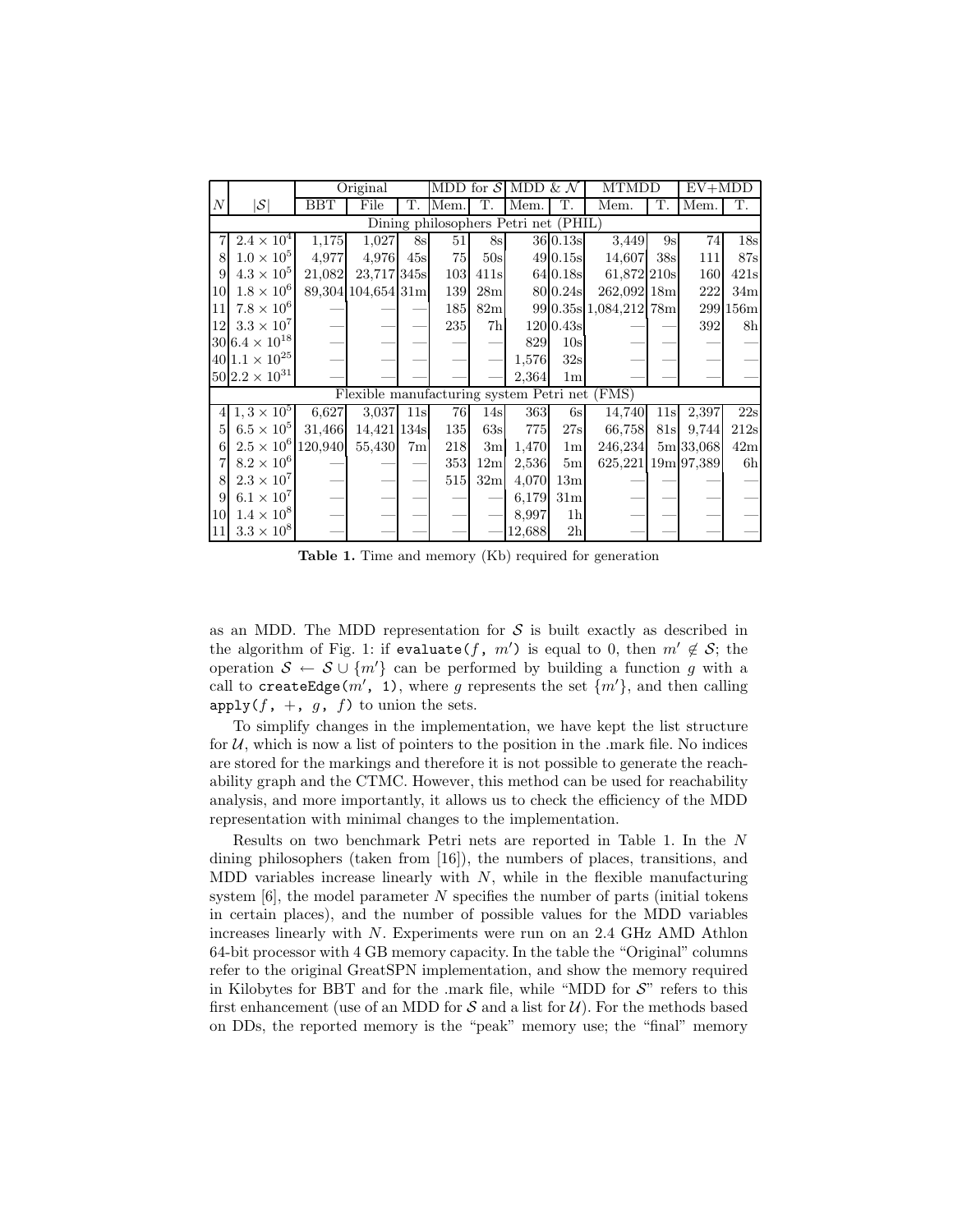use can be less (often substantially so). From the table it is clear that a first objective has been achieved, since memory consumption is significantly reduced, while time is a bit better than with plain GreatSPN, but still it does not allow us to obtain the huge state spaces that DDs can often achieve. For instance, we cannot solve FMS with  $N = 9$  due to the huge size of the .mark file.

A clear cause for the time bottleneck is that states are added to  $S$  one at a time, so that execution time is at least linear in the number of states. To overcome this limit, a "symbolic" firing has been implemented, based on a MDD representation of the next-state function  $N$ , that allows for the efficient determination of all states reachable from the states in the current  $S$  set in a single firing. In particular, this requires to encode  $\mathcal N$  with an MDD that has twice as many variables as the MDD that encodes the RS, since it represents transitions between states. In our implementation we use the inhibition, pre- and post- incidence matrices (available in GreatSPN) to derive  $\mathcal N$  for the model. The RS is then generated by Meddly by calling apply(*rsgen*,  $m_0$ , N, S), which invokes the traditional symbolic algorithm [16] on initial marking  $m_0$  with nextstate function  $N$ , and stores the result in  $S$ .

Results are reported in columns "MDD  $\&\ \mathcal{N}$ " of Table 1. Note the large saving in time and space for the PHIL model, while for FMS the results are less impressive, which in a way is not surprising: FMS includes priorities for transitions, leading to a more involved implementation of the symbolic firing, which also requires the use of some additional, intermediate, MDD. These intermediate MDDs are included in the peak memory usage reported in the table.

#### 4.2 MTMDD or EV+MDD for reachability graph

If we wish to build the reachability graph, and the CTMC, we need a new mechanism for remembering the index of each discovered marking in  $\mathcal{S}$ . This can be done by constructing the function (with slight abuse of notation)

$$
f(m) = \begin{cases} 0 & \text{if } m \notin \mathcal{S} \\ \text{index of } m & \text{if } m \in \mathcal{S} \end{cases}
$$

where the marking indexes are distinct integers in the range 1 to  $|\mathcal{S}|$ , assigned in "discovery order". This function can be represented either as a MTMDD or an EV+MDD. In either case, the implementation follows the discussion in Sec. 4.1, except when adding marking  $m'$  to  $S$ , we call createEdge( $m'$ ,  $index$ ). Note that this means that we are back to generating one state at a time.

For both solutions (MTMDD and EV+MDD) we have also modified the implementation of U to use an MDD. The operation "remove some  $m$  from  $\mathcal{U}$ " is implemented through a Meddly function findFirstElement(), that efficiently finds a function's "first" set of variable assignments that return a non-zero value; this marking is then removed from  $U$  via apply() with the subtraction operator.

As a consequence the list of enabled transitions is not stored any longer (to do so would require encoding a different function  $f$  with extra variables for the set of enabled transitions). We therefore must determine the enabled transitions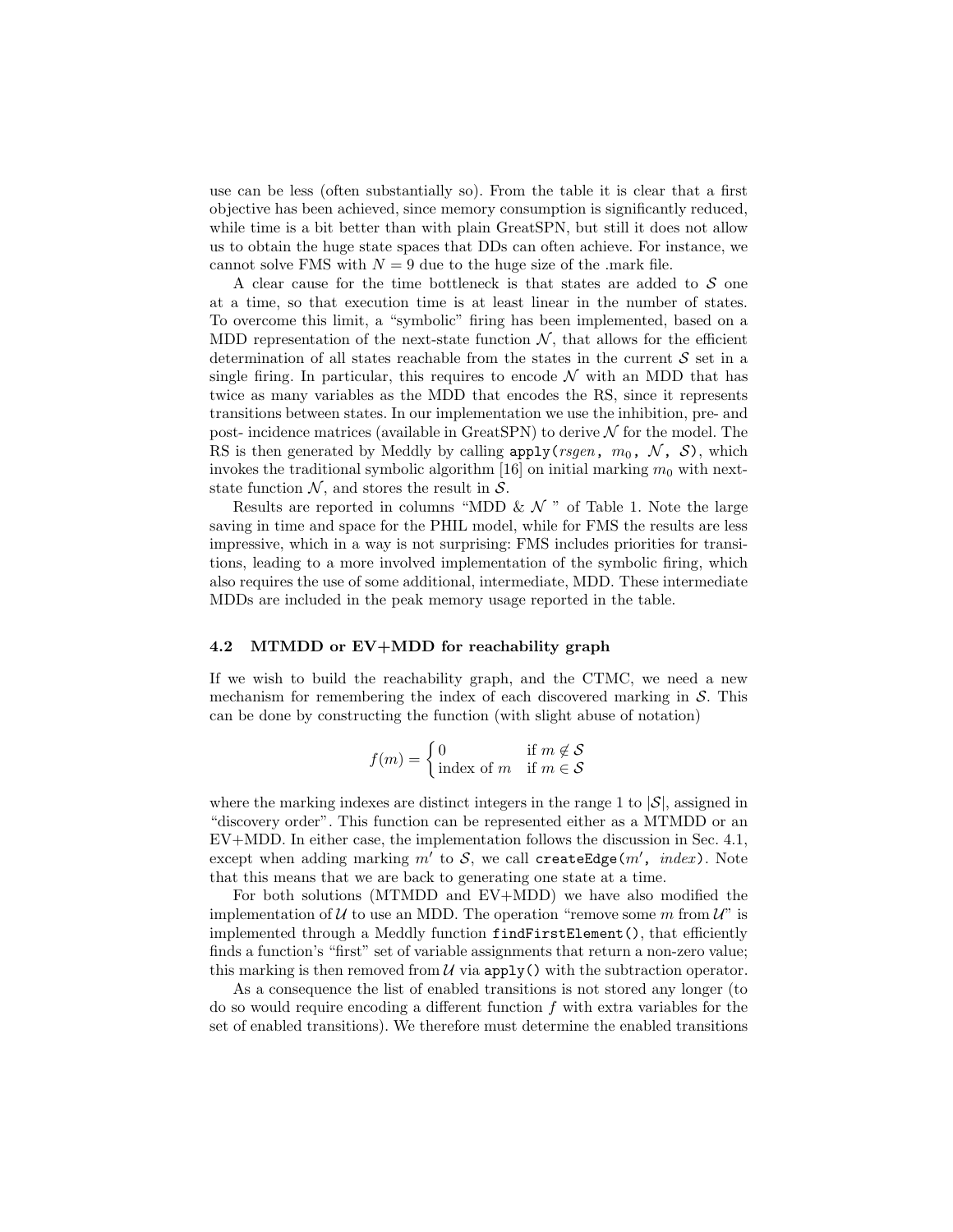by checking them all when exploring a marking, rather than by simply updating the known enabled transitions when a new marking is entered (in the algorithm of Fig. 1 line 5 becomes more expensive, while line 10 becomes less expensive).

The performance of the implementation of RS with indices, using MTMDD and EV+MDD, is reported in the last columns of Table 1. The MTMDD turns out to be a worst-case scenario: since each marking has a unique index, there will be no sharing of nodes in the MTMDD. The EV+MDD, instead, can be shown to be never worse than the MTMDD, and for many functions, can be exponentially better. However, manipulating EV+MDDs has a higher cost than MTMDDs, since additional operations are required on the edge values. This classical timememory tradeoff is clearly seen in Table 1: the MTMDD implementation always requires less time and more memory than the EV+MDD implementation. Interestingly, the MTMDD implementation usually outperforms the original one, even without the faster mechanism to determine the enabled transitions.

## 5 Conclusion

In this paper, we described how an existing and established tool, GreatSPN, was enhanced through the use of DDs as provided by an existing open-source library (Meddly). Several important lessons can be taken away from this exercise. The enhancement described has been implemented using only the non-expert interface of Meddly, which implies a limited learning curve, an implementation that is easier and therefore more likely to be error-free, and the possibility to quickly exploit any future development of Meddly. To provide a feeling of how easy it is to experiment with Meddly, the implementation for MTMDD and for EV+MDD differ only in a single parameter in the forest creation.

Our first attempt using MDDs tells us that improvements can be achieved with minimal changes, but that better improvements can be achieved if the generation algorithm is changed to exploit DD strength (e.g., a symbolic algorithm using  $\mathcal{N}$ , since any savings gained through the optimal use of DDs may be enough to offset the loss of any optimizations that must be discarded.

We have several plans for further enhancement of GreatSPN with DDs. The issue of index storage for RG and CTMC generation and solution requires further investigation. A possible modification is to store the reachability graph directly in a DD; this would allow the use of MDDs (instead of MTMDDs or EV+MDDs) since indexes would not be required until after generation. However, this would require to either convert the DD representation of the CTMC back into the data structure currently used by GreatSPN, or to completely re-implement all the numerical solution engines to use DDs. Either of these requires advancements in Meddly and substantial implementation in GreatSPN. A different line of work is the extension from GSPN to SWN, this however will require the ability to deal with markings that do not have a fixed, bounded structure, for which SDDs may be a better choice than MDDs. As such, we plan to investigate the use of libDDD[9] for state space generation of SWNs and compare with Meddly.